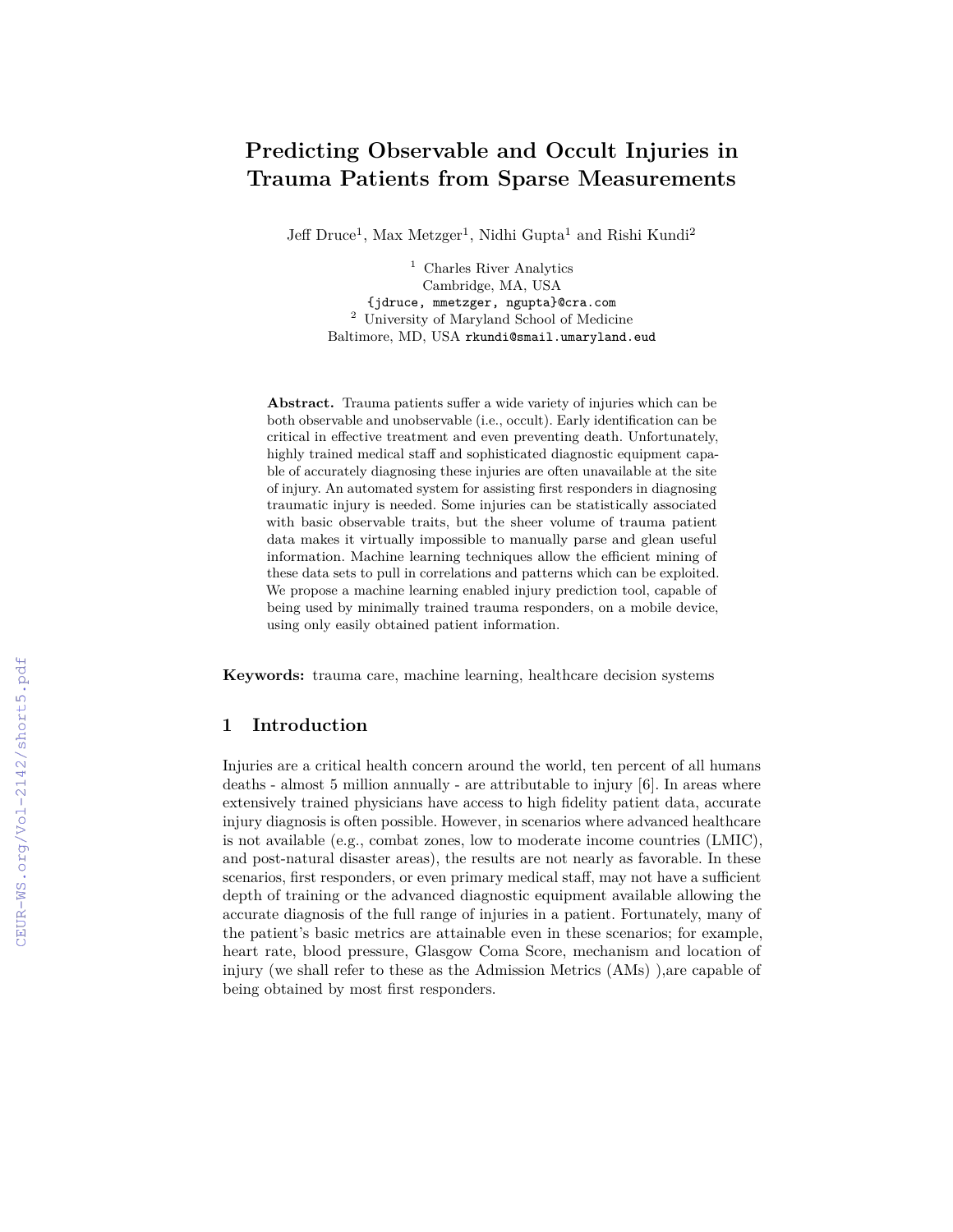The availability of rich Electronic Health Records (EHR), has made learning correlations between measured patient features (e.g., heart rate, breathing rate, method of injury) and injuries possible. Traditionally, EHR are leveraged in automated tools by having a domain expert designate patterns to look for on an injury-by-injury basis and to specify clinical variables in an ad-hoc manner []. Unfortunately, manually probing vast, high dimensional EHR for correlations and predefined patterns to make predictions may be not be possible. Therefore, we turn to modern data-driven approaches capable of automatically unveiling these patterns.

# **Approach**

In this work, we introduce a Machine Learning (ML) enabled tool to assist in traumatic injury prediction using sparse patient data capable of being attained from minimally trained trauma responders; sparse, in this case, refers to a relatively low quantity of measurements on the patient. ML-enabled systems are playing an increasingly prominent role throughout our society, and are beginning to percolate into the healthcare sector [5]. ML provides means to exploit large EHR data sets and provides a set of tools to allow the mining of patterns too complex to extract by manual means. Specifically, we are interested in classifying injuries with support vector machines (SVM), deep neural net, and decision tree ML classifiers using AMs; the relatively low computational requirements for these classifiers enable them to be easily deployed on a mobile device that can be used at the site of injury. Initial statistical results of the multiclass and multi-label classification problem are generated and discussed in Section 4.

To refine the scope of the tool, we select occult and visible vascular injuries, and solid organ injuries. The reason for selecting these injuries is threefold: 1) There has been an increase in the incidence of these injuries in the United States that has paralleled the increase in assault with firearms, motor vehicle crashes, and invasive medical procedures  $[1]$ ; 2) In one major review of battlefield mortalities, it was found that 24.3  $\%$  of vascular injury related death were preventable [2]; and 3) In multi-trauma patients, the presence of vascular injury was associated with increased mortality in less severely injured patients  $[4]$ . Modern medical treatment centers keep detailed EHR on not only the injury, but a multitude of patient metrics, producing volumes of detailed data sets. When examining vascular trauma, correlations began to emerge in the data between the injury and the AMs- the presence of these broad correlations demonstrates there exists fertile ground for analysis between trauma patient characteristics, and traumatic injury.

# **Data**

The initial goal was to test the feasibility of our approach by demonstrating that trauma related injuries can be predicted using basic AMs. To act as a training and testing pool, we employ data from the Trauma Registry maintained by the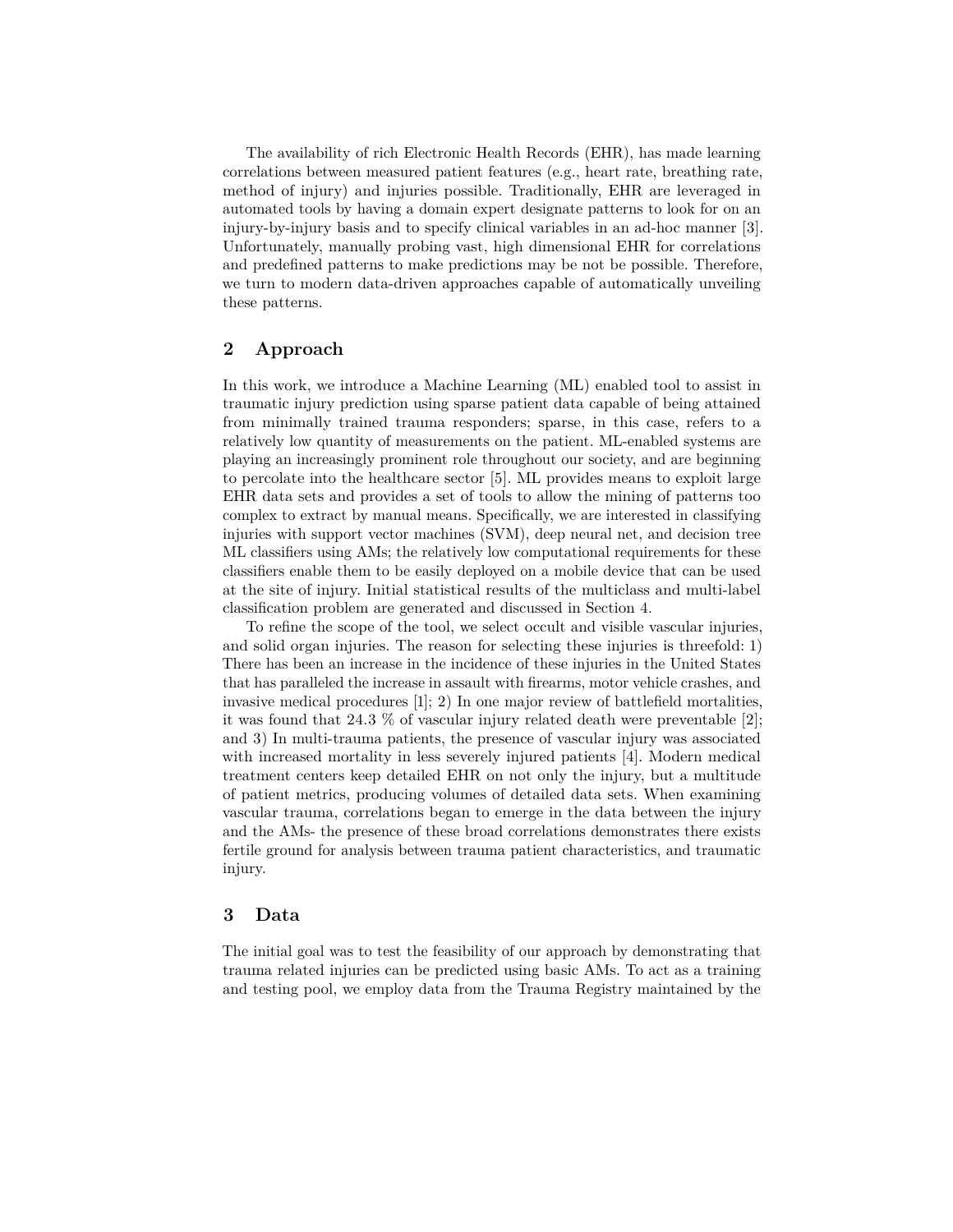R. Adams Cowley Shock Trauma Center of the University of Maryland (STC). While the total database includes almost seventy thousand patients, we selected a subset of patients known to the division of vascular surgery over a nine-year period, consisting 2,643 distinct patients. The injury types, quantities, and AIS codes are listed in Table I. The features used were numerical representations of: injury type (blunt, penetrating, crushing), protective equipment (yes or no), Abbreviated Injury Scale (AIS), Glasgow Coma Scale score, and region of injury.

# **Results**

Initial testing was performed using 5-fold cross validation, where the we randomly up-sampled the data to account for the imbalance in injuries. Training and testing sets are intentionally disjoint (i.e. no single individual was used both for training and testing). The classification problem was cast as a multiclass and multilabel problem; to this end, we learned individual models for SVM, KNN, and decision trees for each injury. In the testing portion, the input features for each test patient were passed into the model and a *yes* or *no* decision was determined for each injury. Although we performed classification via SVM, KNN, deep neural networks and decision trees, we present only the result for decision trees as they were superior in classification performance. We present the summary statistics in Table 1.

| Summary Statistics                                |          |      |      |      |       |                                                                 |
|---------------------------------------------------|----------|------|------|------|-------|-----------------------------------------------------------------|
| Injury                                            |          |      |      |      |       | AIS Code Sensitivity Specificity Precision F1 Score Occurrences |
| Diaphragm Laceration                              | 440604.3 | 0.90 | 0.81 | 0.59 | 0.851 | 116                                                             |
| Lung Contusion Unilateral                         | 441406.3 | 0.96 | 0.67 | 0.64 | 0.876 | 344                                                             |
| Thorax Contusion                                  | 410402.1 | 0.79 | 0.68 | 0.57 | 0.786 | 190                                                             |
| Lung Contusion Bilateral                          | 441410.4 | 0.99 | 0.84 | 0.69 | 0.769 | 250                                                             |
| Lung Laceration                                   | 441430.3 | 0.79 | 0.76 | 0.58 | 0.782 | 154                                                             |
| $Rib \text{Cage } \text{Frac. } w / \text{ hemo}$ | 450222.3 | 0.97 | 0.66 | 0.56 | 0.780 | 127                                                             |
| $>1$ Rib Cage Frac. w/ hemo                       | 450252.4 | 1.0  | 0.77 | 0.58 | 0.861 | 122                                                             |
| Liver Laceration $\lt$ 3cm                        | 541822.2 | 0.98 | 0.70 | 0.56 | 0.772 | 98                                                              |
| Liver Laceration $>$ 3cm                          | 541824.3 | 0.98 | 0.78 | 0.56 | 0.822 | 85                                                              |
| Spleen Laceration $<$ 3cm                         | 544222.2 | 0.98 | 0.72 | 0.56 | 0.819 | 101                                                             |
| Spleen Laceration                                 | 544226.4 | 0.99 | 0.92 | 0.65 | 0.920 | 86                                                              |
| Upper Extremity Laceration 721008.3               |          | 0.96 | 0.91 | 0.66 | 0.794 | 125                                                             |

**Table 1.** Classification results for the 12 most commonly occurring injuries in our data.